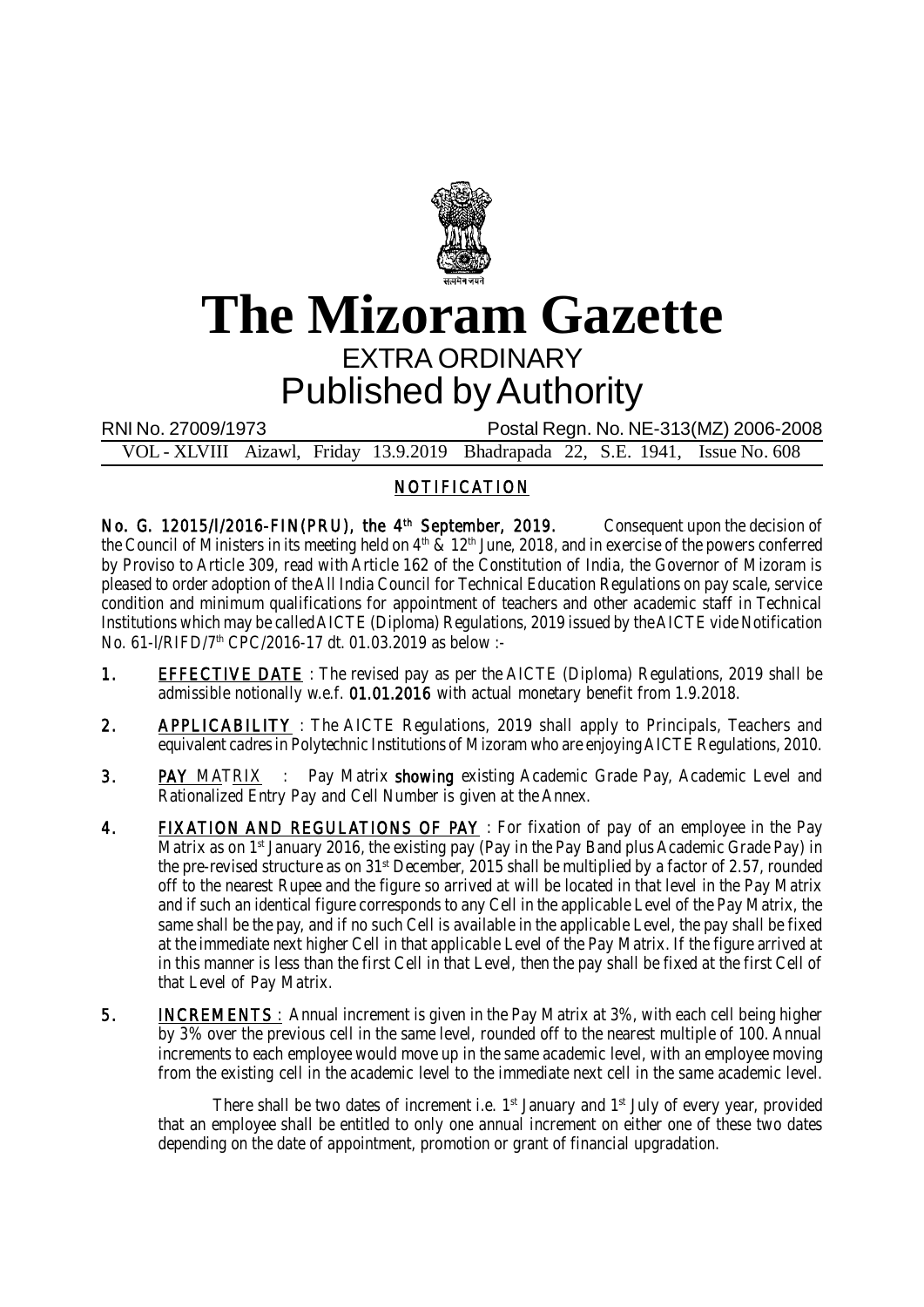## $Ex - 608/2019$  - 2 -

The increment in respect of an employee appointed or promoted during the period between the 2<sup>nd</sup> day of January and 1<sup>st</sup> day of July (both inclusive) shall be granted on 1<sup>st</sup> day of January and the increment in respect of an employee appointed or promoted during the period between the 2<sup>nd</sup> day of July and  $1<sup>st</sup>$  day of January (both inclusive) shall be granted on  $1<sup>st</sup>$  day of July.

- 6. ALLOWANCES: The allowances to be enjoyed by Principals, Teachers and equivalent cadres in Polytechnic Institutions of Mizoram shall be the same as allowances granted to other regular employees of the State Government of Mizoram, as notified vide No. G. 12011/2/2017-FIN (PRU) dt 16.08.2018.
- 7. SUPERANNUATION AGE : Superannuation age for Principals, Teachers and equivalent cadres in Polytechnic Institutions of Mizoram shall continue to be 62 years.
- 8. CONDITIONS OF SERVICE : Higher and Technical Education as the Administrative Department shall take further necessary action for implementation of other conditions of service provided in the AICTE (Diploma) Regulations, 2019.

Vanlal Chhuanga, Finance Commissioner, Government of Mizoram.